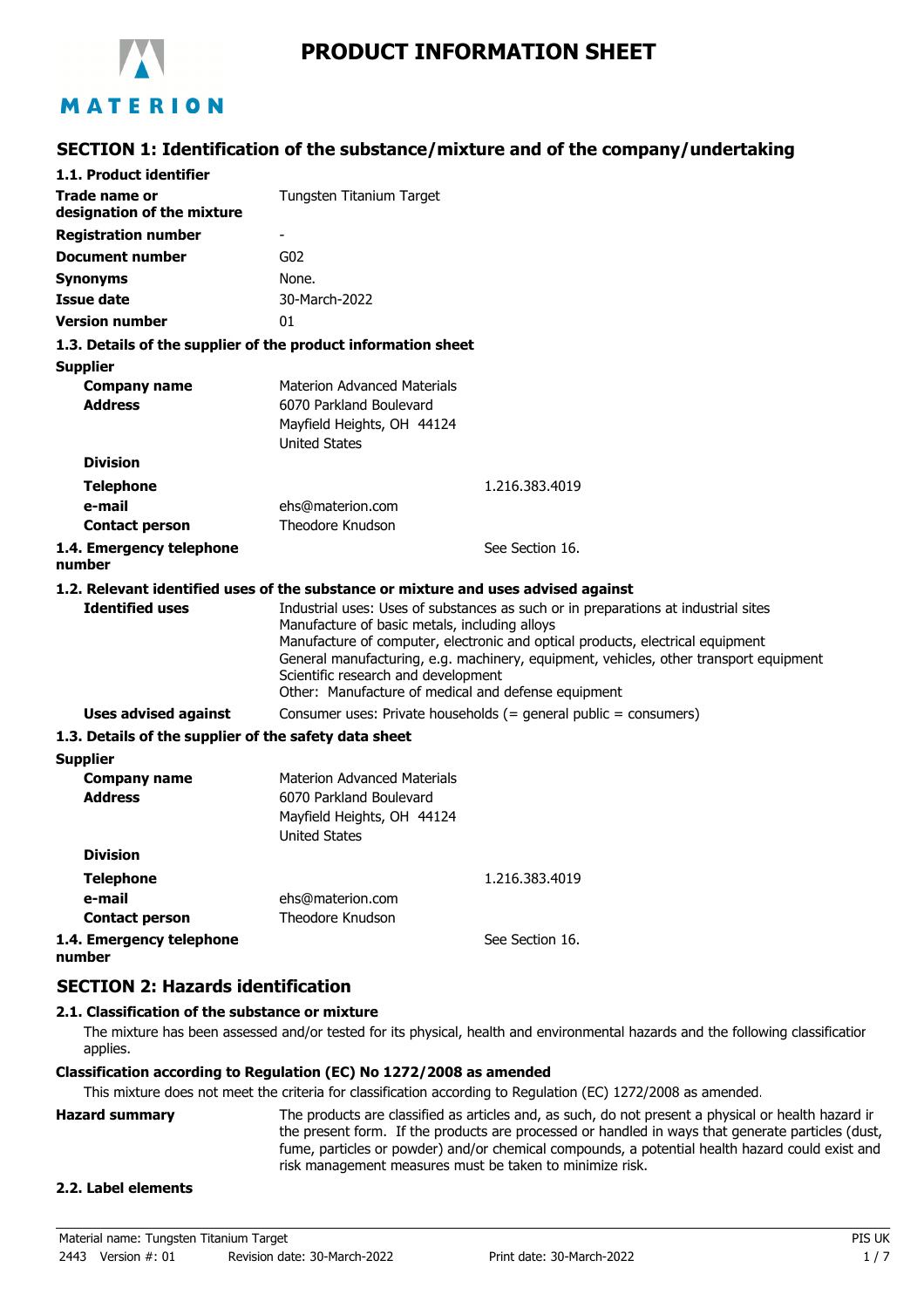|                                          | Label according to Regulation (EC) No. 1272/2008 as amended                                                                                                                                                                                                           |
|------------------------------------------|-----------------------------------------------------------------------------------------------------------------------------------------------------------------------------------------------------------------------------------------------------------------------|
| <b>Contains:</b>                         | Titanium, Tungsten                                                                                                                                                                                                                                                    |
| <b>Hazard pictograms</b>                 | None.                                                                                                                                                                                                                                                                 |
| <b>Signal word</b>                       | None.                                                                                                                                                                                                                                                                 |
| <b>Hazard statements</b>                 | The material as sold in solid form is generally not considered hazardous. However, if the process<br>involves grinding, melting, cutting or any other process that causes a release of dust or fumes,<br>hazardous levels of airborne particulate could be generated. |
| <b>Precautionary statements</b>          |                                                                                                                                                                                                                                                                       |
| <b>Prevention</b>                        | Observe good industrial hygiene practices.                                                                                                                                                                                                                            |
| <b>Response</b>                          | Wash hands after handling.                                                                                                                                                                                                                                            |
| <b>Storage</b>                           | Store away from incompatible materials.                                                                                                                                                                                                                               |
| <b>Disposal</b>                          | Dispose of waste and residues in accordance with local authority requirements.                                                                                                                                                                                        |
| Supplemental label<br><i>information</i> | For further information, please contact the Product Stewardship Department at $+1.216.383.4019$ .                                                                                                                                                                     |
| 2.3. Other hazards                       | Not a PBT or vPvB substance or mixture.                                                                                                                                                                                                                               |

# **SECTION 3: Composition/information on ingredients**

**3.2. Mixtures**

**General information**

**General information**

| <b>Chemical name</b> | $\frac{1}{2}$            | No.                    | CAS-No. / EC REACH Registration No. Index No. |                          | <b>Notes</b> |
|----------------------|--------------------------|------------------------|-----------------------------------------------|--------------------------|--------------|
| Tungsten             | $70 - 95$                | 7440-33-7<br>231-143-9 | $\overline{\phantom{0}}$                      | $\overline{\phantom{0}}$ |              |
|                      | <b>Classification: -</b> |                        |                                               |                          |              |
| Titanium             | $5 - 30$                 | 7440-32-6<br>231-142-3 | $\overline{\phantom{0}}$                      | $\overline{\phantom{0}}$ |              |
|                      | <b>Classification: -</b> |                        |                                               |                          |              |

### **SECTION 4: First aid measures**

Ensure that medical personnel are aware of the material(s) involved, and take precautions to protect themselves.

#### **4.1. Description of first aid measures**

| <b>Inhalation</b>                                                                        | Move to fresh air. Call a physician if symptoms develop or persist.                                            |
|------------------------------------------------------------------------------------------|----------------------------------------------------------------------------------------------------------------|
| <b>Skin contact</b>                                                                      | Wash off with soap and water. Get medical attention if irritation develops and persists.                       |
| Eye contact                                                                              | Remove contact lenses, if present and easy to do. If eye irritation persists: Get medical<br>advice/attention. |
| <b>Ingestion</b>                                                                         | Rinse mouth. Get medical attention if symptoms occur.                                                          |
| 4.2. Most important<br>symptoms and effects, both<br>acute and delayed                   | Irritation of eyes.                                                                                            |
| 4.3. Indication of any<br>immediate medical attention<br>and special treatment<br>needed | Treat symptomatically.                                                                                         |

# **SECTION 5: Firefighting measures**

| <b>General fire hazards</b>                                                                | No unusual fire or explosion hazards noted.                          |
|--------------------------------------------------------------------------------------------|----------------------------------------------------------------------|
| 5.1. Extinguishing media                                                                   |                                                                      |
| Suitable extinguishing<br>media                                                            | Dry sand, sodium chloride powder, graphite powder or Met-L-X powder. |
| Unsuitable extinguishing<br>media                                                          | Water. Carbon dioxide (CO2).                                         |
| 5.2. Special hazards arising<br>from the substance or<br>mixture                           | This product is not flammable.                                       |
| 5.3. Advice for firefighters<br><b>Special protective</b><br>equipment for<br>firefighters | Use protective equipment appropriate for surrounding materials.      |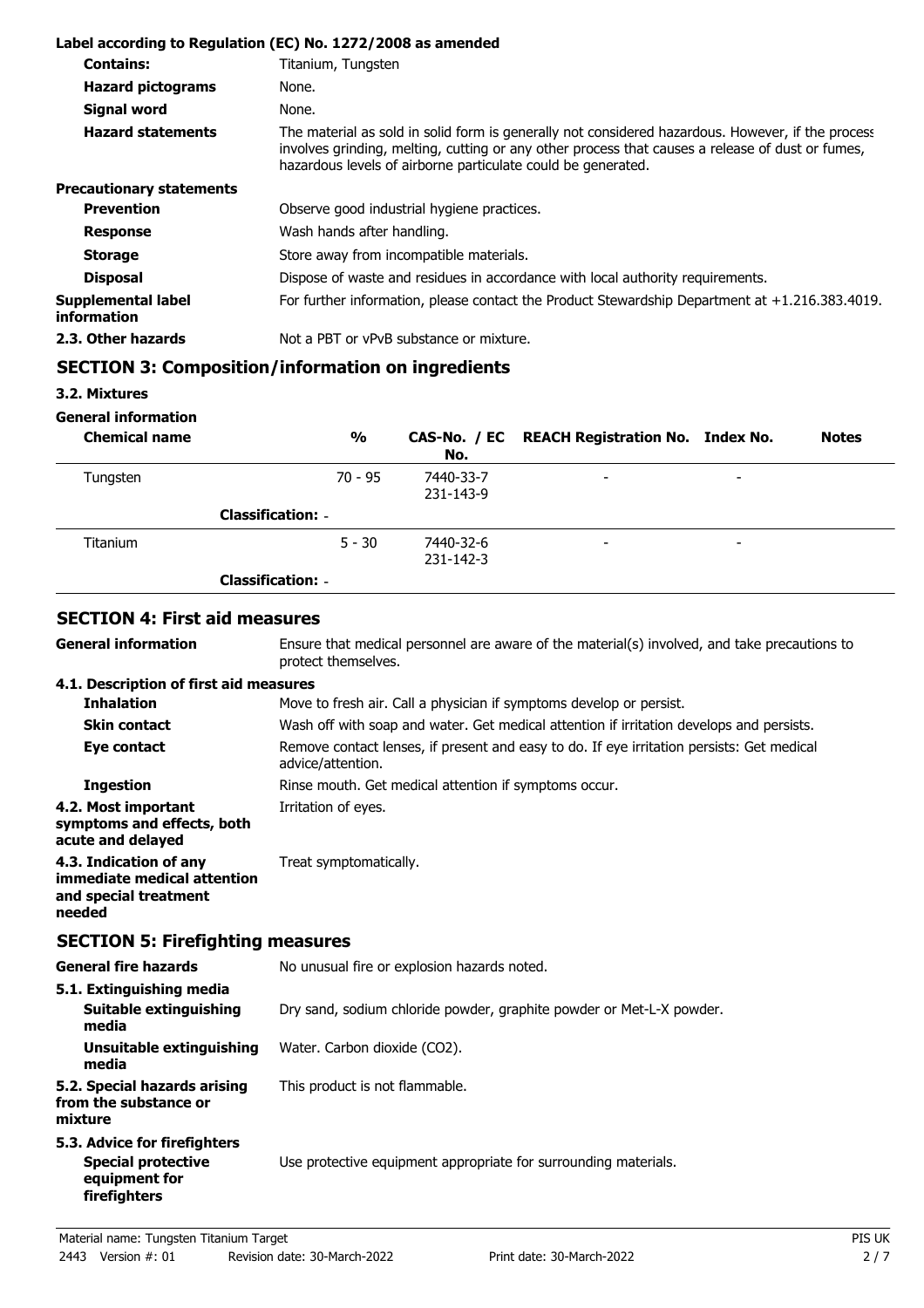| <b>Special firefighting</b><br>procedures | Move containers from fire area if you can do so without risk.                              |
|-------------------------------------------|--------------------------------------------------------------------------------------------|
| <b>Specific methods</b>                   | Use standard firefighting procedures and consider the hazards of other involved materials. |

### **SECTION 6: Accidental release measures**

|                                                              | 6.1. Personal precautions, protective equipment and emergency procedures                      |
|--------------------------------------------------------------|-----------------------------------------------------------------------------------------------|
| For non-emergency<br>personnel                               | For personal protection, see section 8 of the PIS.                                            |
| For emergency<br>responders                                  | Keep unnecessary personnel away. Use personal protection recommended in Section 8 of the PIS. |
| 6.2. Environmental<br>precautions                            | Avoid discharge into drains, water courses or onto the ground.                                |
| 6.3. Methods and material for<br>containment and cleaning up | Clean up in accordance with all applicable regulations.                                       |
| 6.4. Reference to other<br>sections                          | Not available.                                                                                |

## **SECTION 7: Handling and storage**

| 7.1. Precautions for safe<br>handling                                   | Observe good industrial hygiene practices.  |
|-------------------------------------------------------------------------|---------------------------------------------|
| 7.2. Conditions for safe<br>storage, including any<br>incompatibilities | Store in original tightly closed container. |
| 7.3. Specific end use(s)                                                | Not applicable.                             |

## **SECTION 8: Exposure controls/personal protection**

### **8.1. Control parameters**

| <b>Occupational exposure limits</b> |  |  |  |  |
|-------------------------------------|--|--|--|--|
|-------------------------------------|--|--|--|--|

| UK. EH40 Workplace Exposure Limits (WELs)<br><b>Components</b> | Type                                                                  | <b>Value</b>                                                                                                                                                                                                                                                                                                                                                                                           |
|----------------------------------------------------------------|-----------------------------------------------------------------------|--------------------------------------------------------------------------------------------------------------------------------------------------------------------------------------------------------------------------------------------------------------------------------------------------------------------------------------------------------------------------------------------------------|
| Tungsten (CAS 7440-33-7)                                       | <b>STEL</b>                                                           | $10 \text{ mg/m}$                                                                                                                                                                                                                                                                                                                                                                                      |
|                                                                | <b>TWA</b>                                                            | $5$ mg/m $3$                                                                                                                                                                                                                                                                                                                                                                                           |
| <b>Biological limit values</b>                                 | No biological exposure limits noted for the ingredient(s).            |                                                                                                                                                                                                                                                                                                                                                                                                        |
| <b>Recommended monitoring</b><br>procedures                    | Follow standard monitoring procedures.                                |                                                                                                                                                                                                                                                                                                                                                                                                        |
| Derived no effect levels<br>(DNELs)                            | Not available.                                                        |                                                                                                                                                                                                                                                                                                                                                                                                        |
| <b>Predicted no effect</b><br>concentrations (PNECs)           | Not available.                                                        |                                                                                                                                                                                                                                                                                                                                                                                                        |
| 8.2. Exposure controls                                         |                                                                       |                                                                                                                                                                                                                                                                                                                                                                                                        |
| <b>Appropriate engineering</b><br>controls                     |                                                                       | Good general ventilation (typically 10 air changes per hour) should be used. Ventilation rates should<br>be matched to conditions. If applicable, use process enclosures, local exhaust ventilation, or other<br>engineering controls to maintain airborne levels below recommended exposure limits. If exposure<br>limits have not been established, maintain airborne levels to an acceptable level. |
|                                                                | Individual protection measures, such as personal protective equipment |                                                                                                                                                                                                                                                                                                                                                                                                        |
| <b>General information</b>                                     | Wear suitable protective clothing.                                    |                                                                                                                                                                                                                                                                                                                                                                                                        |
| <b>Eye/face protection</b>                                     | Wear safety glasses with side shields (or goggles).                   |                                                                                                                                                                                                                                                                                                                                                                                                        |
| <b>Skin protection</b>                                         |                                                                       |                                                                                                                                                                                                                                                                                                                                                                                                        |
| - Hand protection                                              | Wear appropriate chemical resistant gloves.                           |                                                                                                                                                                                                                                                                                                                                                                                                        |
| - Other                                                        | Wear suitable protective clothing.                                    |                                                                                                                                                                                                                                                                                                                                                                                                        |
| <b>Respiratory protection</b>                                  |                                                                       | In case of insufficient ventilation, wear suitable respiratory equipment.                                                                                                                                                                                                                                                                                                                              |
| <b>Thermal hazards</b>                                         | Wear appropriate thermal protective clothing, when necessary.         |                                                                                                                                                                                                                                                                                                                                                                                                        |
| <b>Hygiene measures</b>                                        | remove contaminants.                                                  | Always observe good personal hygiene measures, such as washing after handling the material and<br>before eating, drinking, and/or smoking. Routinely wash work clothing and protective equipment to                                                                                                                                                                                                    |
| <b>Environmental exposure</b><br>controls                      | Environmental manager must be informed of all major releases.         |                                                                                                                                                                                                                                                                                                                                                                                                        |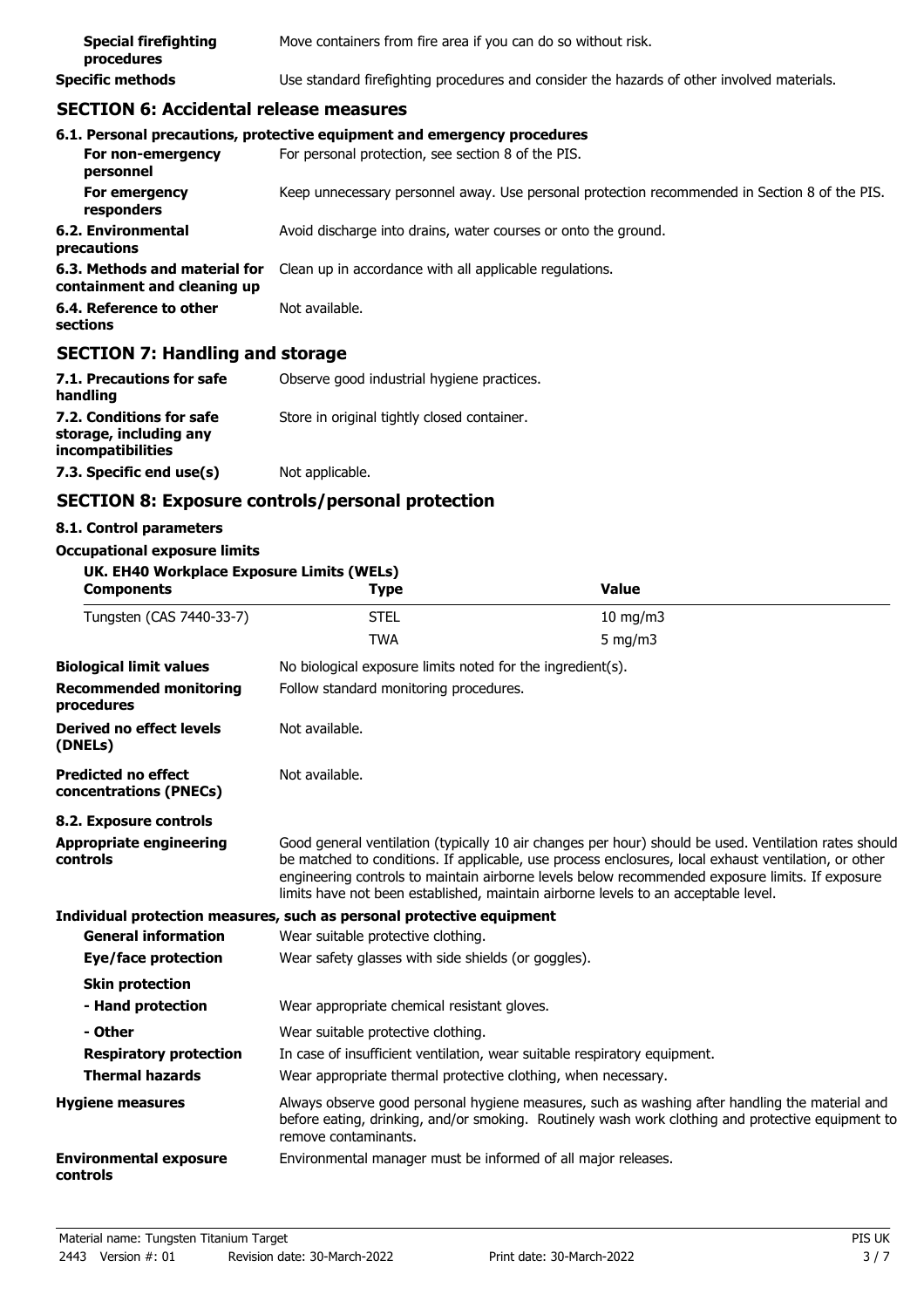# **SECTION 9: Physical and chemical properties**

# **9.1. Information on basic physical and chemical properties**

| <b>Appearance</b>                                    |                                                             |
|------------------------------------------------------|-------------------------------------------------------------|
| <b>Physical state</b>                                | Solid.                                                      |
| <b>Form</b>                                          | Solid.                                                      |
| Colour                                               | Grey.                                                       |
| Odour                                                | None.                                                       |
| <b>Odour threshold</b>                               | Not applicable.                                             |
| рH                                                   | Not applicable.                                             |
| <b>Melting point/freezing point</b>                  | 2000 - 2500 °C (3632 - 4532 °F) estimated / Not applicable. |
| <b>Initial boiling point and</b><br>boiling range    | 4000 °C (7232 °F) estimated                                 |
| <b>Flash point</b>                                   | Not applicable.                                             |
| <b>Evaporation rate</b>                              | Not applicable.                                             |
| <b>Flammability (solid, gas)</b>                     | Not applicable.                                             |
| Upper/lower flammability or explosive limits         |                                                             |
| Flammability limit - lower Not applicable.<br>(%)    |                                                             |
| <b>Flammability limit -</b><br>upper (%)             | Not applicable.                                             |
| <b>Flammability limit -</b><br>upper (%) temperature | Not applicable.                                             |
| <b>Explosive limit - lower (</b><br>%)               | Not applicable.                                             |
| <b>Explosive limit - lower (</b><br>%) temperature   | Not applicable.                                             |
| <b>Explosive limit - upper</b><br>(%)                | Not applicable.                                             |
| <b>Explosive limit - upper (</b><br>%) temperature   | Not applicable.                                             |
| <b>Vapour pressure</b>                               | 0.00001 hPa estimated                                       |
| <b>Vapour density</b>                                | Not applicable.                                             |
| <b>Relative density</b>                              | Not applicable.                                             |
| Solubility(ies)                                      |                                                             |
| Solubility (water)                                   | Insoluble.                                                  |
| <b>Partition coefficient</b><br>(n-octanol/water)    | Not applicable.                                             |
| <b>Auto-ignition temperature</b>                     | Not applicable.                                             |
| <b>Decomposition temperature</b>                     | Not applicable.                                             |
| <b>Viscosity</b>                                     | Not applicable.                                             |
| <b>Explosive properties</b>                          | Not explosive.                                              |
| <b>Oxidising properties</b>                          | Not oxidising.                                              |
| 9.2. Other information                               |                                                             |
| <b>Density</b>                                       | 18.00 g/cm3                                                 |
| <b>SECTION 10: Stability and reactivity</b>          |                                                             |

| 10.1. Reactivity                            | The product is stable and non-reactive under normal conditions of use, storage and transport. |
|---------------------------------------------|-----------------------------------------------------------------------------------------------|
| 10.2. Chemical stability                    | Material is stable under normal conditions.                                                   |
| 10.3. Possibility of hazardous<br>reactions | No dangerous reaction known under conditions of normal use.                                   |
| 10.4. Conditions to avoid                   | Contact with incompatible materials.                                                          |
| 10.5. Incompatible materials                | Acids, Caustics,                                                                              |
| 10.6. Hazardous<br>decomposition products   | Not applicable.                                                                               |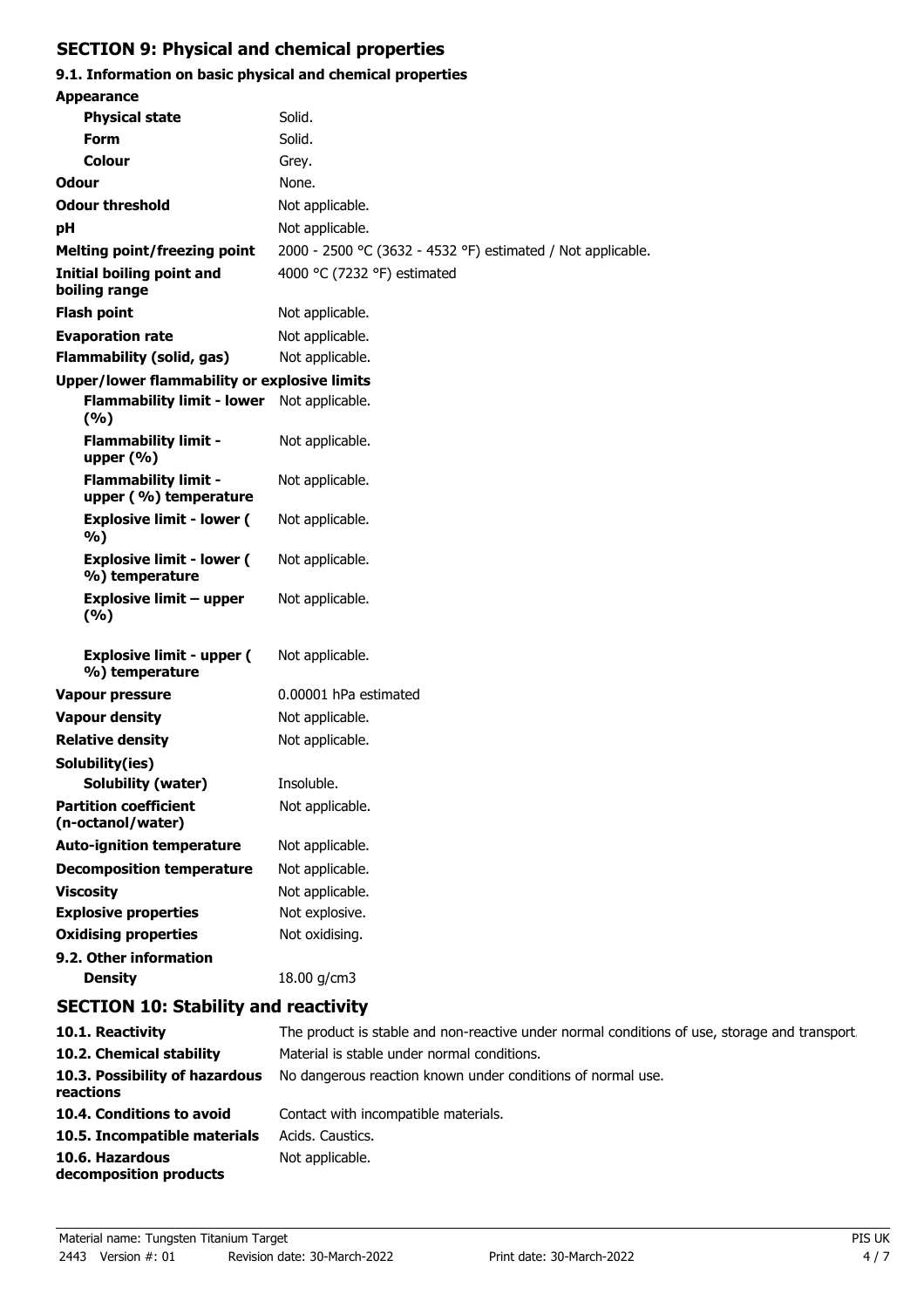# **SECTION 11: Toxicological information**

**General information CCCUPATION** Occupational exposure to the substance or mixture may cause adverse effects.

#### **Information on likely routes of exposure**

|                  | <b>Inhalation</b>   | Prolonged inhalation may be harmful.          |
|------------------|---------------------|-----------------------------------------------|
|                  | <b>Skin contact</b> | Not relevant, due to the form of the product. |
|                  | Eye contact         | Not relevant, due to the form of the product. |
| <b>Ingestion</b> |                     | Not relevant, due to the form of the product. |
| Symptoms         |                     | None known.                                   |
|                  |                     |                                               |

#### **11.1. Information on toxicological effects**

| <b>Acute toxicity</b>                                 | None known.                                                                  |
|-------------------------------------------------------|------------------------------------------------------------------------------|
| <b>Skin corrosion/irritation</b>                      | Not relevant, due to the form of the product.                                |
| Serious eye damage/eye<br>irritation                  | Not likely, due to the form of the product.                                  |
| <b>Respiratory sensitisation</b>                      | Not a respiratory sensitizer.                                                |
| <b>Skin sensitisation</b>                             | Not a skin sensitiser.                                                       |
| <b>Germ cell mutagenicity</b>                         | Due to partial or complete lack of data the classification is not possible.  |
| <b>Carcinogenicity</b>                                | Not classifiable as to carcinogenicity to humans.                            |
| <b>Reproductive toxicity</b>                          | This product is not expected to cause reproductive or developmental effects. |
| Specific target organ toxicity<br>- single exposure   | Not classified.                                                              |
| Specific target organ toxicity<br>- repeated exposure | Not classified.                                                              |
| <b>Aspiration hazard</b>                              | Not an aspiration hazard.                                                    |
| Mixture versus substance<br>information               | No information available.                                                    |
| <b>Other information</b>                              | Not available.                                                               |

# **SECTION 12: Ecological information**

| 12.1. Toxicity                                            | The product is not classified as environmentally hazardous.                                                                                                                                |  |
|-----------------------------------------------------------|--------------------------------------------------------------------------------------------------------------------------------------------------------------------------------------------|--|
| 12.2. Persistence and<br>degradability                    |                                                                                                                                                                                            |  |
| 12.3. Bioaccumulative<br>potential                        | No data available.                                                                                                                                                                         |  |
| <b>Partition coefficient</b><br>n-octanol/water (log Kow) | Not available.                                                                                                                                                                             |  |
| <b>Bioconcentration factor (BCF)</b>                      | Not available.                                                                                                                                                                             |  |
| 12.4. Mobility in soil                                    | No data available.                                                                                                                                                                         |  |
| 12.5. Results of PBT and<br>vPvB assessment               | Not a PBT or vPvB substance or mixture.                                                                                                                                                    |  |
| 12.6. Other adverse effects                               | No other adverse environmental effects (e.g. ozone depletion, photochemical ozone creation<br>potential, endocrine disruption, global warming potential) are expected from this component. |  |

### **SECTION 13: Disposal considerations**

| 13.1. Waste treatment methods          |                                                                                                                                                                                                                     |
|----------------------------------------|---------------------------------------------------------------------------------------------------------------------------------------------------------------------------------------------------------------------|
| <b>Residual waste</b>                  | Whatever cannot be saved for recovery or recycling should be managed in an appropriate and<br>approved waste facility. Processing, use or contamination of this product may change the waste<br>management options. |
| <b>Contaminated packaging</b>          | Since emptied containers may retain product residue, follow label warnings even after container is<br>emptied. Empty containers should be taken to an approved waste handling site for recycling or<br>disposal.    |
| EU waste code                          | The Waste code should be assigned in discussion between the user, the producer and the waste<br>disposal company.                                                                                                   |
| <b>Disposal</b><br>methods/information | Collect and reclaim or dispose in sealed containers at licensed waste disposal site.                                                                                                                                |
| <b>Special precautions</b>             | Dispose in accordance with all applicable regulations.                                                                                                                                                              |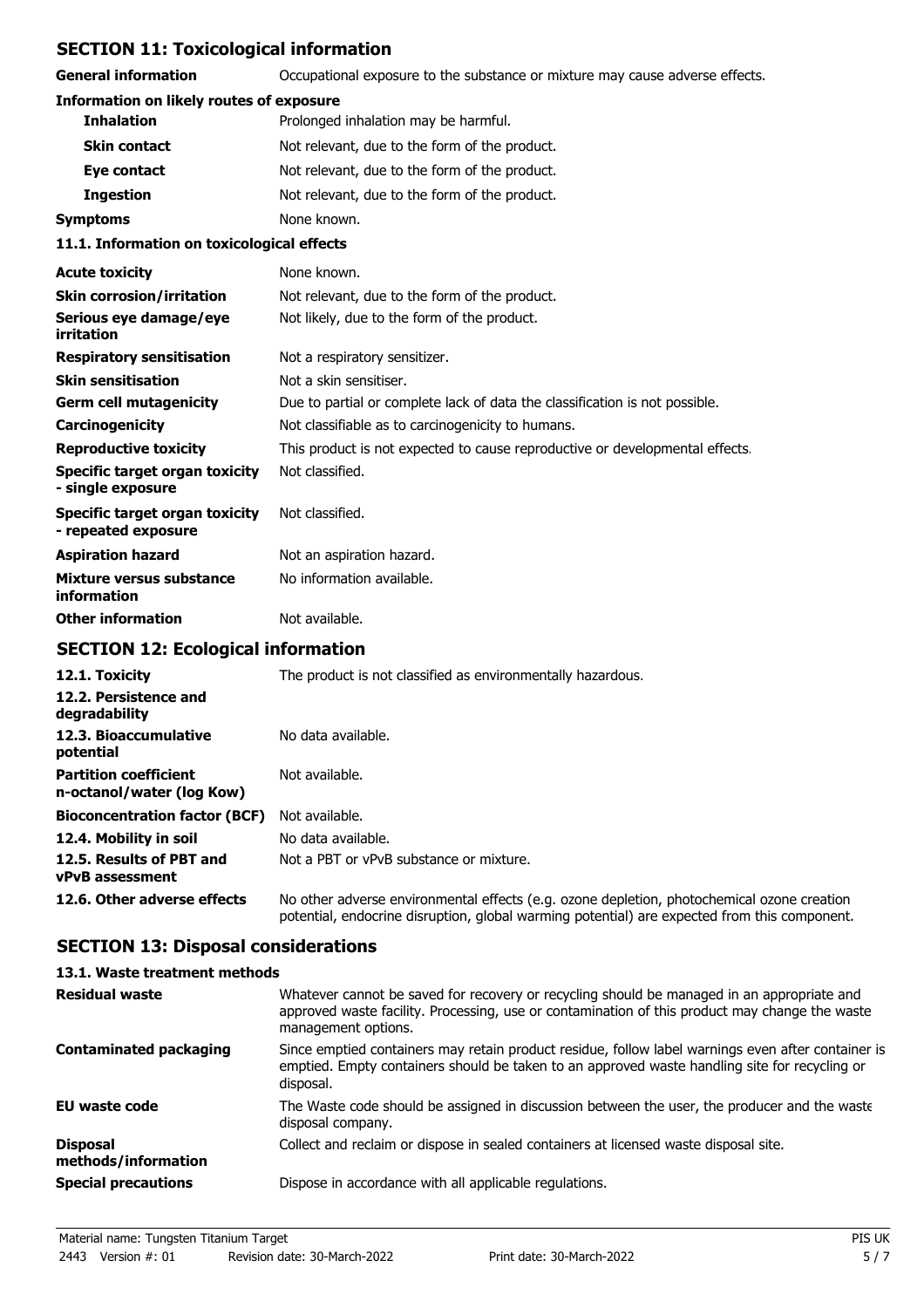# **SECTION 14: Transport information**

#### **ADR**

14.1. - 14.6.: Not regulated as dangerous goods. **RID**

14.1. - 14.6.: Not regulated as dangerous goods.

### **ADN**

14.1. - 14.6.: Not regulated as dangerous goods.

#### **IATA**

14.1. - 14.6.: Not regulated as dangerous goods.

### **IMDG**

14.1. - 14.6.: Not regulated as dangerous goods.

### **SECTION 15: Regulatory information**

**15.1. Safety, health and environmental regulations/legislation specific for the substance or mixture**

# **EU regulations**

| <b>EU regulations</b>               |                                                                                                                     |
|-------------------------------------|---------------------------------------------------------------------------------------------------------------------|
|                                     | Regulation (EC) No. 1005/2009 on substances that deplete the ozone layer, Annex I and II, as amended                |
| Not listed.                         |                                                                                                                     |
|                                     | Regulation (EU) 2019/1021 On persistent organic pollutants (recast), as amended                                     |
| Not listed.                         |                                                                                                                     |
| amended                             | Regulation (EU) No. 649/2012 concerning the export and import of dangerous chemicals, Annex I, Part 1 as            |
| Not listed.                         |                                                                                                                     |
| amended                             | Regulation (EU) No. 649/2012 concerning the export and import of dangerous chemicals, Annex I, Part 2 as            |
| Not listed.                         |                                                                                                                     |
| amended                             | Regulation (EU) No. 649/2012 concerning the export and import of dangerous chemicals, Annex I, Part 3 as            |
| Not listed.                         |                                                                                                                     |
|                                     | Regulation (EU) No. 649/2012 concerning the export and import of dangerous chemicals, Annex V as amended            |
| Not listed.                         |                                                                                                                     |
|                                     | Regulation (EC) No. 166/2006 Annex II Pollutant Release and Transfer Registry, as amended                           |
| Not listed.                         |                                                                                                                     |
|                                     | Regulation (EC) No. 1907/2006, REACH Article 59(10) Candidate List as currently published by ECHA                   |
| Not listed.                         |                                                                                                                     |
| <b>Authorisations</b>               |                                                                                                                     |
|                                     | Regulation (EC) No. 1907/2006, REACH Annex XIV Substances subject to authorization, as amended                      |
| Not listed.                         |                                                                                                                     |
| <b>Restrictions on use</b>          |                                                                                                                     |
| amended                             | Regulation (EC) No. 1907/2006, REACH Annex XVII Substances subject to restriction on marketing and use as           |
| Not listed.                         |                                                                                                                     |
| mutagens at work, as amended.       | Directive 2004/37/EC: on the protection of workers from the risks related to exposure to carcinogens and            |
| Not listed.                         |                                                                                                                     |
| <b>Other EU regulations</b>         |                                                                                                                     |
|                                     | Directive 2012/18/EU on major accident hazards involving dangerous substances, as amended                           |
| Not listed.                         |                                                                                                                     |
| <b>Other regulations</b>            | The product is classified and labelled in accordance with Regulation (EC) 1272/2008 (CLP<br>Regulation) as amended. |
| <b>National regulations</b>         | Follow national regulation for work with chemical agents.                                                           |
| 15.2. Chemical safety<br>assessment | No Chemical Safety Assessment has been carried out.                                                                 |

### **SECTION 16: Other information**

| <b>List of abbreviations</b> | Not available. |
|------------------------------|----------------|
| <b>References</b>            | Not available. |